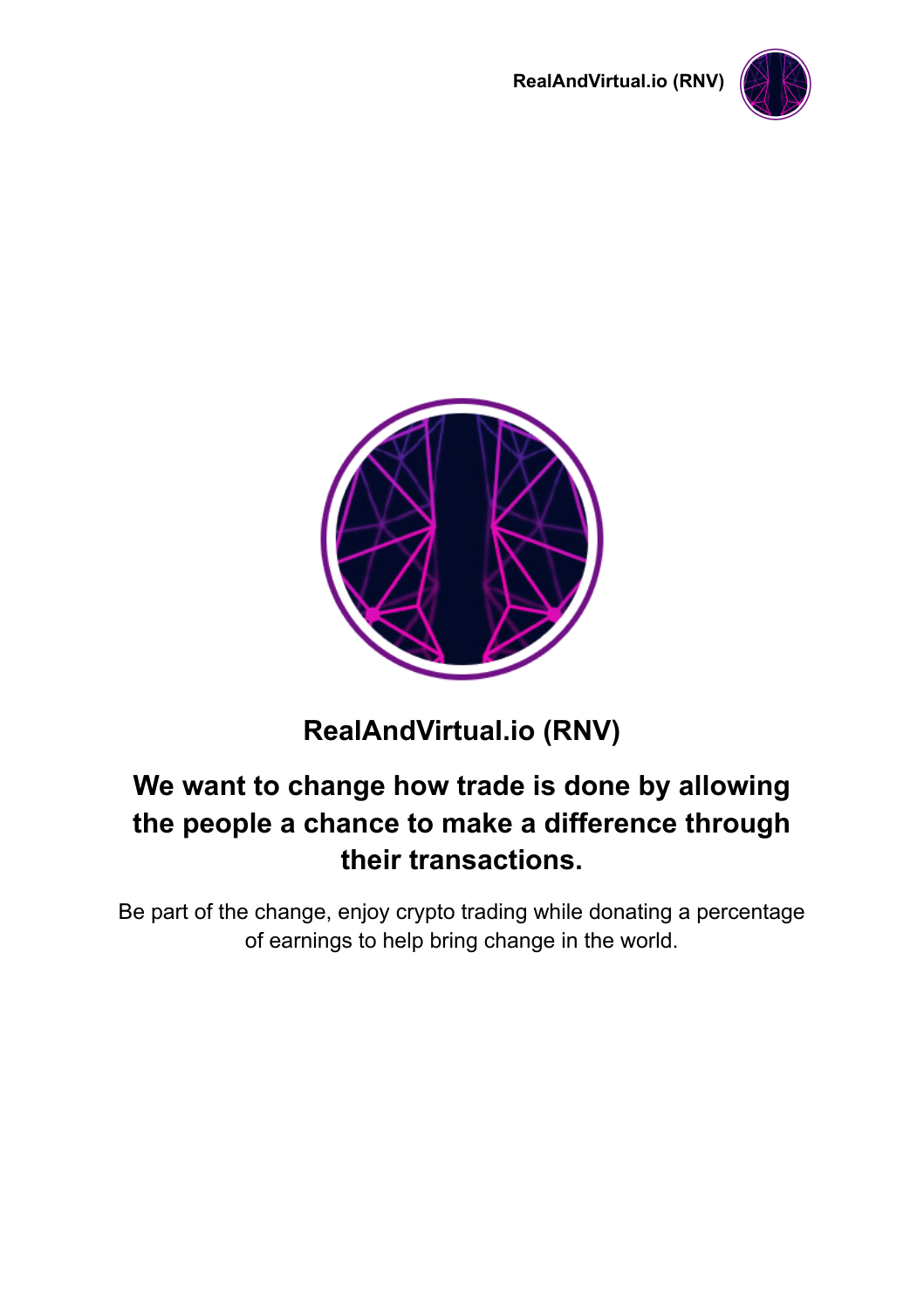

This whitepaper will explore the new world of cryptocurrency.

### **What is RealAndVirtual (RNV)?**

The name comes from the idea that it's both **real** and **virtual** at the same time, meaning it's tangible and intangible at once.

It's also named after the companies' desire to be realistic about what's **important in life** - Reality and Virtuality.

The goal behind RealAndVirtual is to **create a currency that solves problems in our society** through innovation and technology for all people involved in transactions - from providers to clients - without discrimination or prejudice.

RealandVirtual is a new kind of Cryptocurrency that shares to holders 1% **of every transaction**, 8% to charity and 1% to the team - which is still less than what other cryptocurrencies charge.

The best thing about realandvirtual.io is that it doesn't take anything from traders, but it generates profit for yourself and charity at the same time.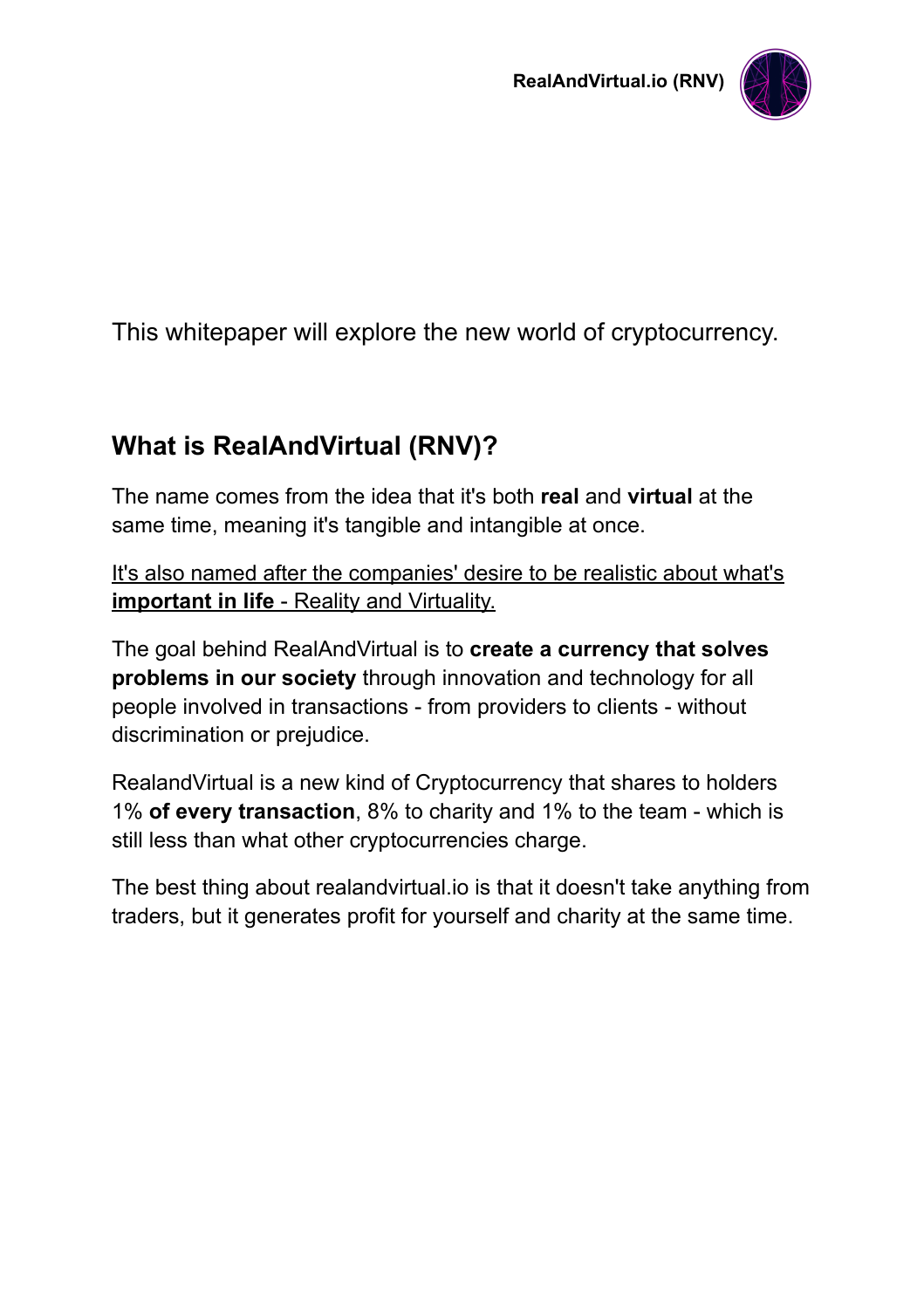

# **This is the first ever charitable blockchain company that shares to holders and donates to charity.**

We aim at **revolutionizing** the way people trade by enabling them to "trade while donating" **through fees**. For example, when a person trades on Exchange A, eight % of the transaction value in RNV coin will be donated to Charity A, one % will be sent to the holders and one % to the development team.

**This is a really interesting project with an ambitious goal of changing how we look at trading from purely from financial factors into social factors as well.**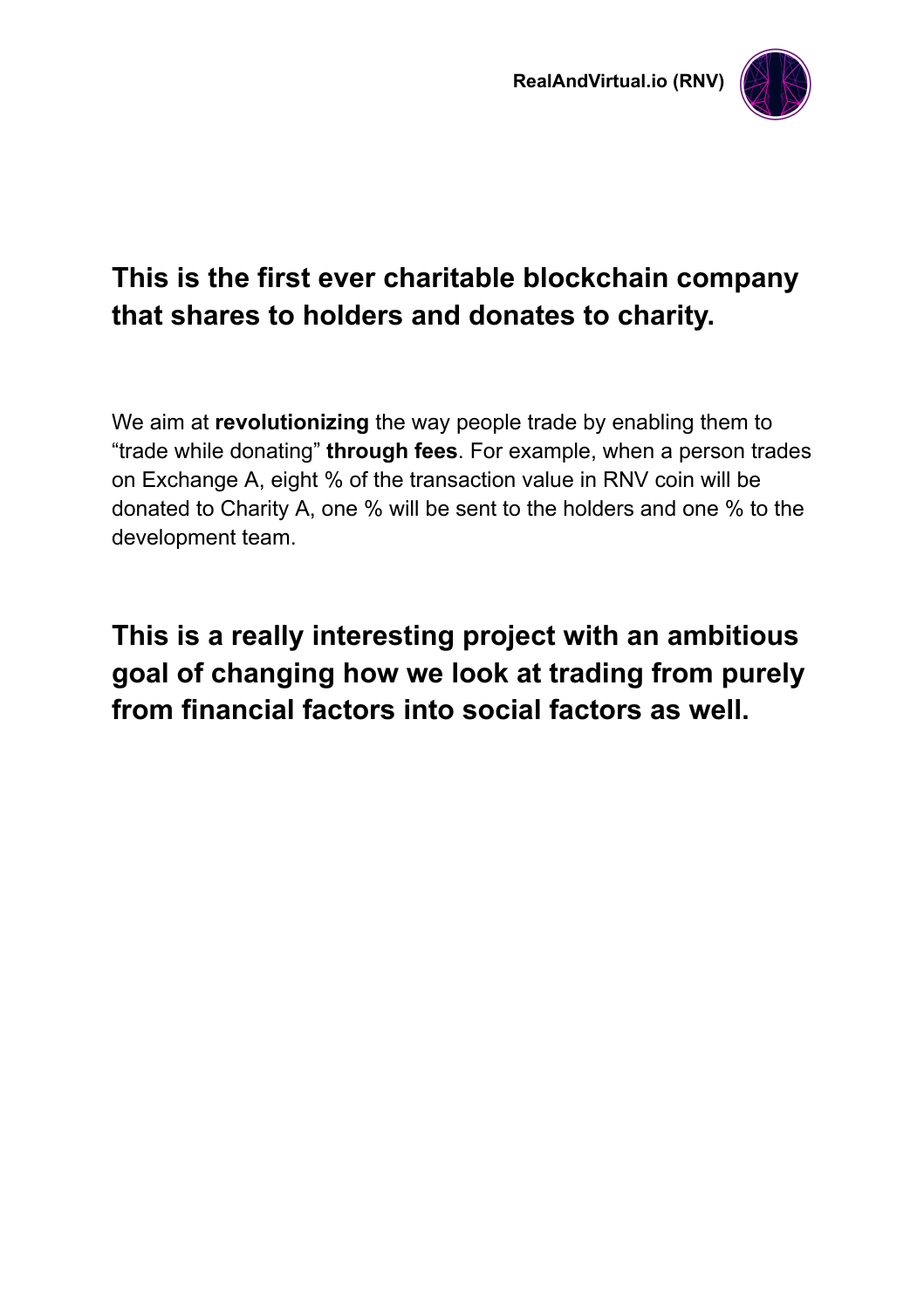

# **How does it work?**

### **You can trade crypto and donate at the same time!**

*Features section Crypto for a common good.:*

#### **Buy/Exchange/Trade while donating**

RealAndVirtual (RNV) has a goal of raising funds for charities while providing traders with a chance to grow their wealth while making a positive contribution to the world.

With each Buy or Sell transaction, RealAndVirtual (RNV) will distribute:

- 1% of those transactions to all token holders directly in their wallet;
- 1% of those transactions to development team;
- 8% of those transactions to charity\*.

\*see "Donations plan" section.

Suppose a transaction of 1 billion tokens has been completed:

- 1% of 1 billion=10 Millions will be distributed among all the holders;
- 1% of 1 billion=10 Millions will be distributed among all the holders;
- 8% of 1 billion=80 Millions will be donated to charity foundations;
- 90% of 1 billion=900 Millions will be received by user.

Obviously, the value of the donations is related to the value of RNV token.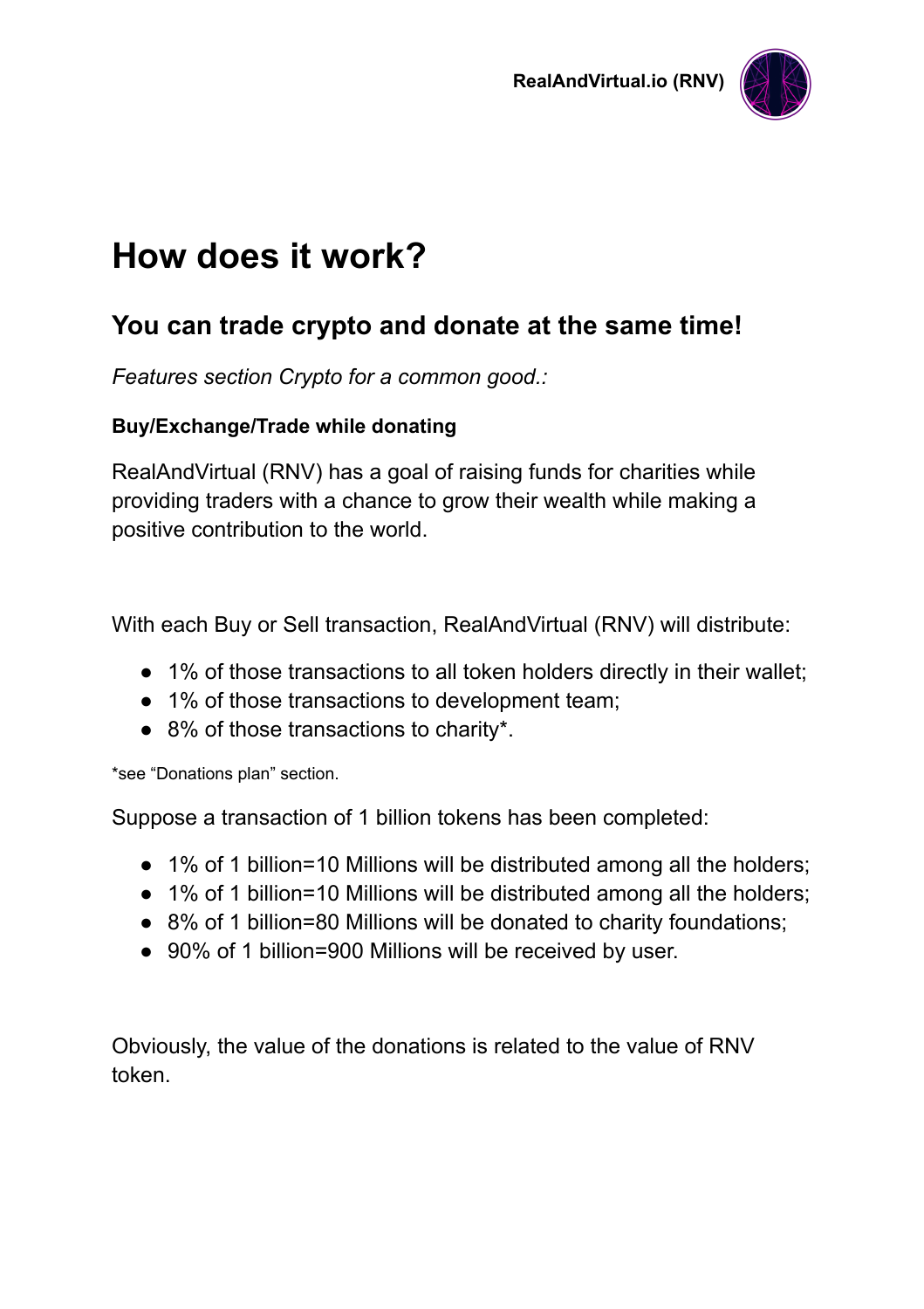

## **Donations plan**

### **VARIABLE DONATIONS**

3 to 12 donations will be sent each year causing relevant price variations (all 8% of fees will be donated in 3 to 12 times), the timing and number of donations is variable in order not to allow the predictability of events.

Donations are handled securely by the blockchain, meaning that all transactions are safe and can be easily verified. Transactions are instantaneous, cheap, and there are no third parties involved.

### **WHY JUST #CRYPTOGIVINGTUESDAY & #BAGSEASON?**

We were inspired by #CryptoGivingTuesday:

#CryptoGivingTuesday is the unofficial start of #BagSeason, the holiday/year-end giving season for the crypto community. It takes place annual on the Tuesday after the American holiday, Thanksgiving.

More information can be find here:

[https://www.savethechildren.org/us/ways-to-help/ways-to-give/ways-to-h](https://www.savethechildren.org/us/ways-to-help/ways-to-give/ways-to-help/cryptocurrency-donation) [elp/cryptocurrency-donation](https://www.savethechildren.org/us/ways-to-help/ways-to-give/ways-to-help/cryptocurrency-donation)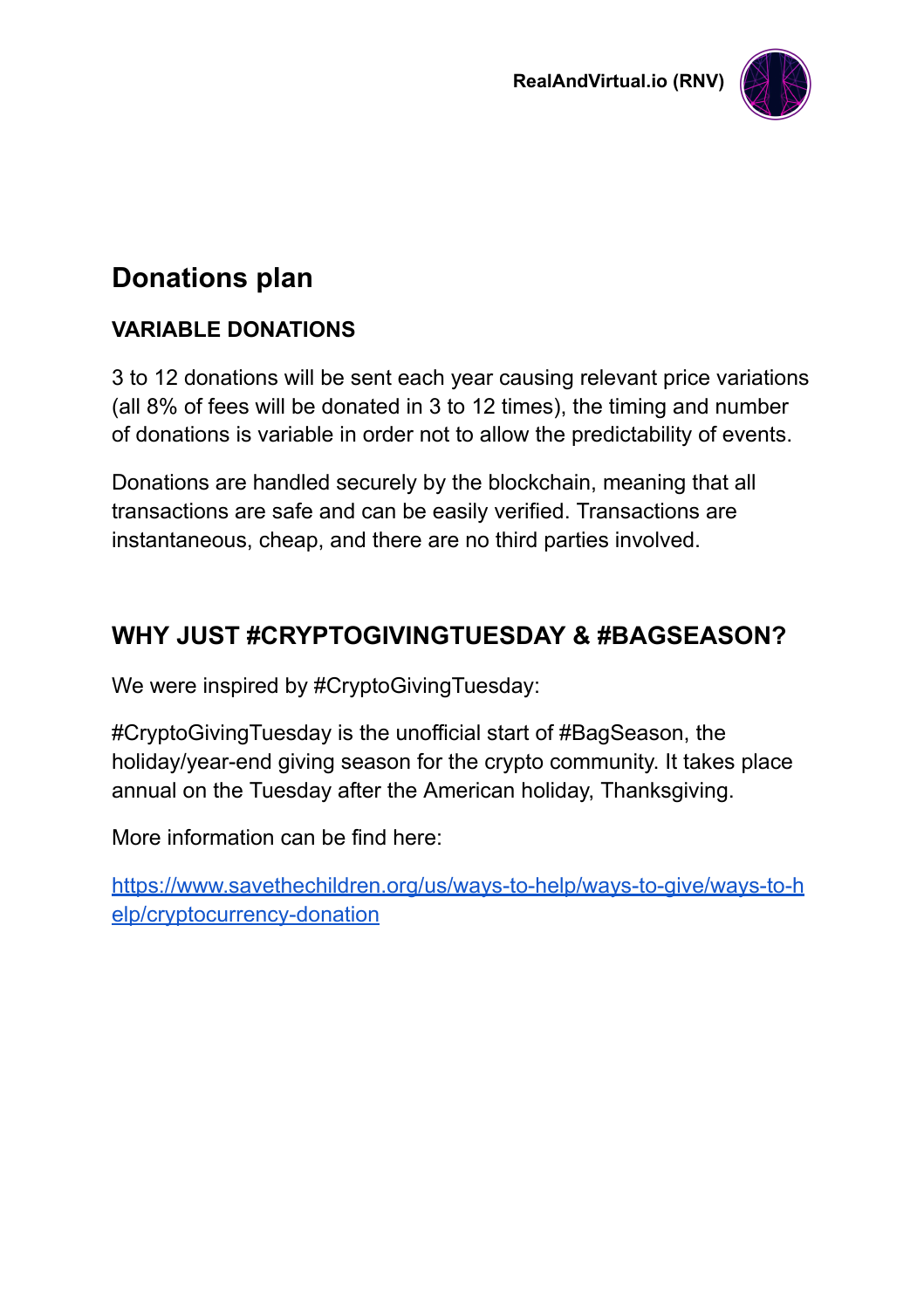

### **How to Buy:**

- Setup a wallet that supports **Binance Smart Chain (BSC),** BEP20 tokens. Wallets are available both on desktop computers and on smartphone devices. You'll need to choose the wallet that fits your needs best.
- Buy/exchange the desire amount of BEP20 tokens you want to swap.
- Connect your wallet with decentralized exchanges on Binance Smart Chain (BSC) and you're good to go!
- **● Important! Set up the trading fee to 10%**
- Once the transaction is confirmed you can find your RNV in your wallet (please activate the RNV token on your wallet providing the updated token address shown on homepage of website [https://realandvirtual.io\)](https://realandvirtual.io/)

The updated token address is, and will ALWAYS AND **ONLY** be shown on the homepage of the website [https://realandvirtual.io](https://realandvirtual.io/).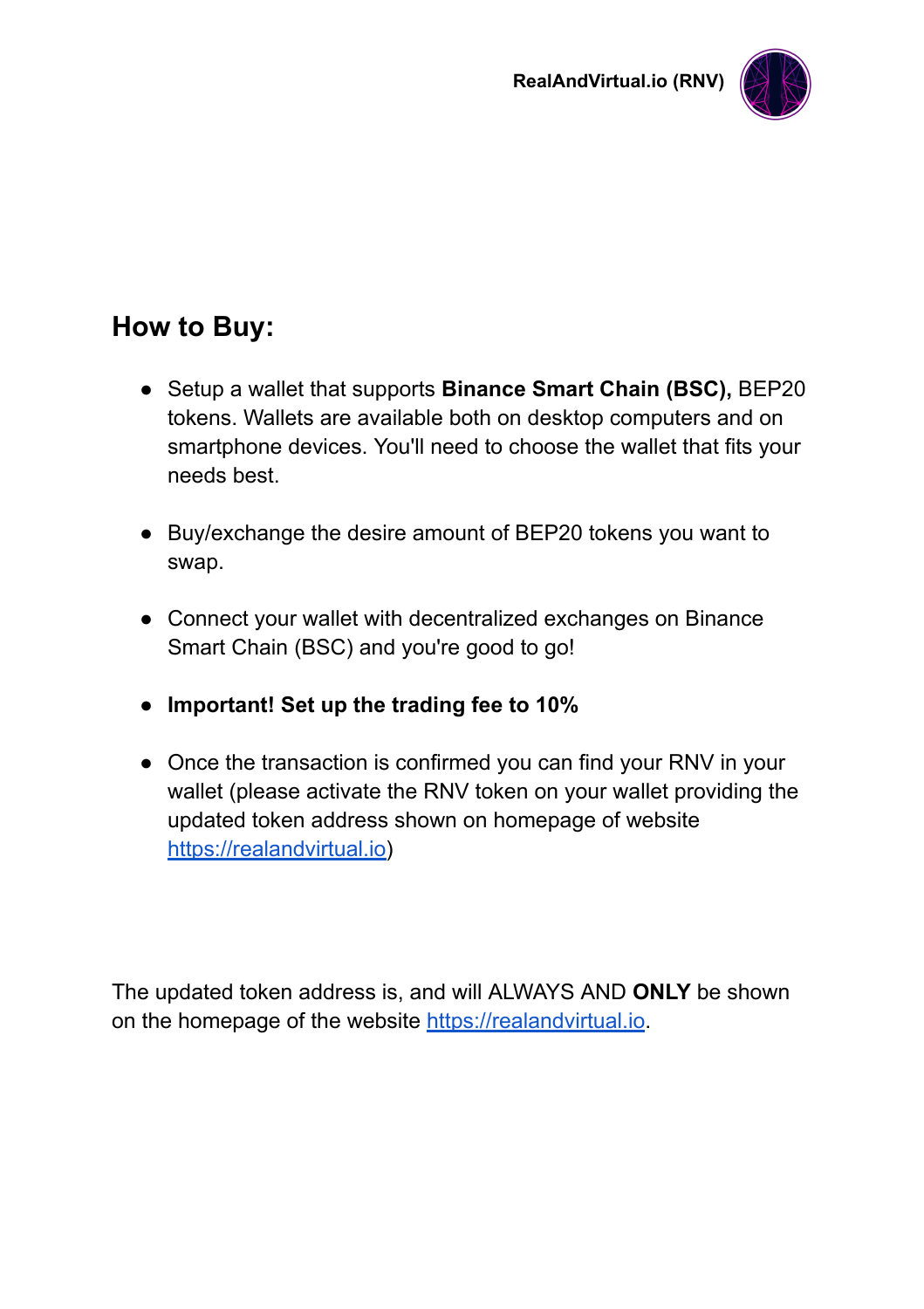

### **Plans for the future**

In the first year of activity we want to update the site, adding an app that makes it possible to carry out surveys, participating through RNV token staking.

Staking will have a fixed amount of RNV token minimum fee in order to:

- Partecipate (means at least one transaction for each voting participant)
- Increase the number of RNV tokens staked for votation and have a x2 weight on voting.

Example\*:

- Voting for "X Cause" choosing A or B option.
- Voting user equals to 1 user.
- Stake and participation fee is 10 RNV per user.
- Minimum amount stake of 100 RNV Tokens.
- Stake and participation fee with "x2 value opinion" is 100 RNV per user and minimum amount stake is 1000 RNV.
- $\bullet$  At the end of votation (30-60... days) the winning option (A or B) is public declared on official website and official social networks.
- The addresses of the users losing the voting will have back all the tokens staked, but not the participation fee.
- The winner's addresses will have back all the tokens staked, the participation fee of 10 RNV and the remaining of "losers" participation fee of about 5 RNV (by each loser voting) and 50 RNV (by each loser voting with "x2 value opinion") divided for all the winning users at the voting event.
- There will be no privileges by participating with "x2 value opinion" but having, as said, double weight opinion, so 2 votes (for the same option A or B).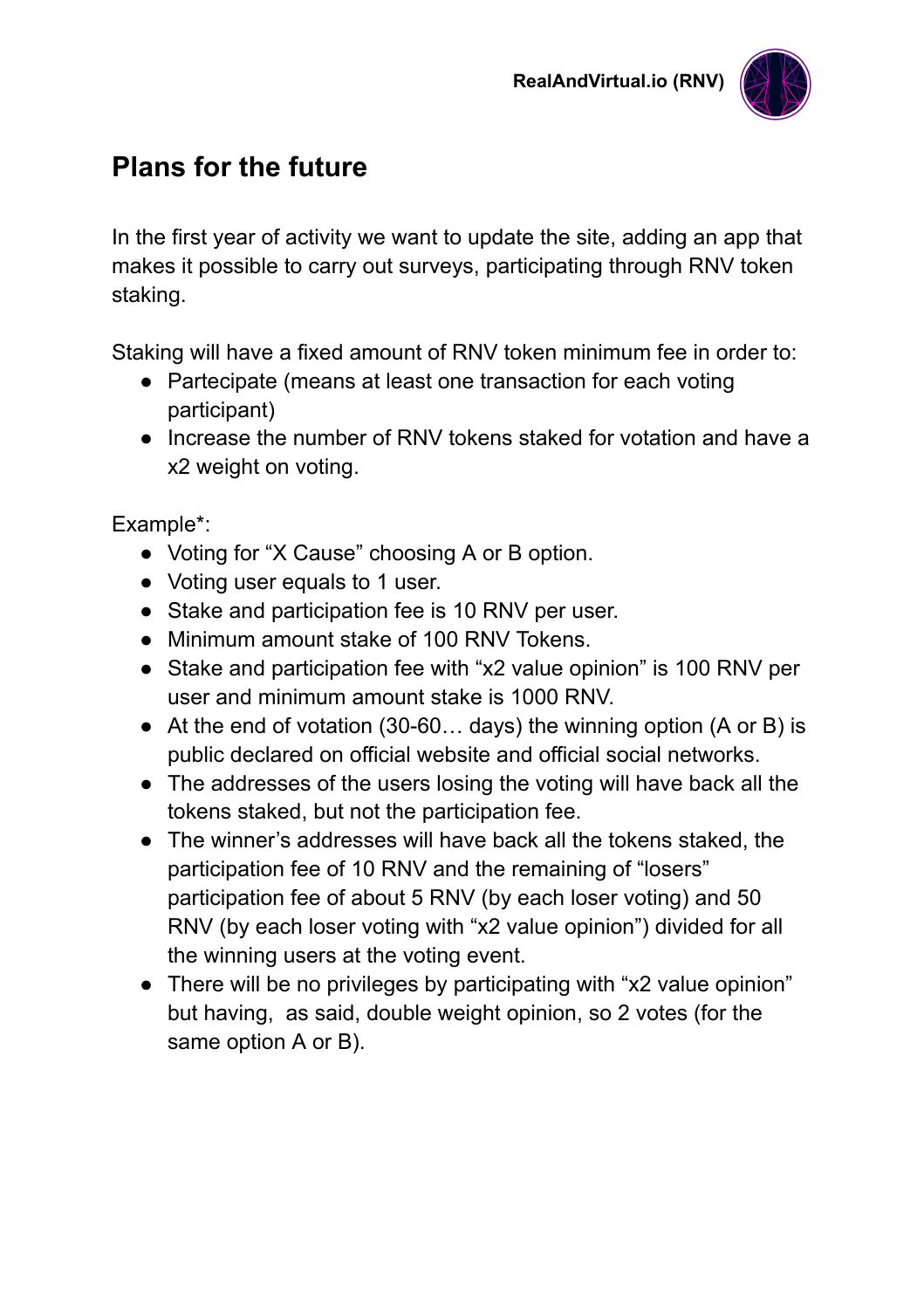

Example of staking for a user:

| Voting for A<br>or B | Amount of<br>stake | <b>Total users</b> | <b>Total users</b><br>staking for A $\vert$ staking for B | ∣ Amount of<br>fees payed<br>by stakers B |
|----------------------|--------------------|--------------------|-----------------------------------------------------------|-------------------------------------------|
| fee 10 RNV           | <b>100 RNV</b>     | <b>10000</b> users | 7200 users                                                | 7200x10RNV=<br>72000 RNV                  |

Option A wins, so:

| Total fees | $50\%$ to the | $\,$ 40% donations | 10% marketing |
|------------|---------------|--------------------|---------------|
| payed by B | winners A     |                    | and team      |
| 72000 RNV  | 36000 RNV     | 28800 RNV          | 7200 RNV      |

### **TOTAL AMOUNT SENT BACK TO USER VOTING A**

36000 RNV / 10000 users = 3,6 RNV 100 RNV staked + Fee 10 RNV + 3,6 RNV = **113,6 RNV**

### **TOTAL AMOUNT SENT BACK TO USER VOTING B**

100 RNV staked 10 RNV lost if voting goes wrong

#### **TOTAL AMOUNT DONATED 28800 RNV**

\*Numbers and fees amount may vary in the future.